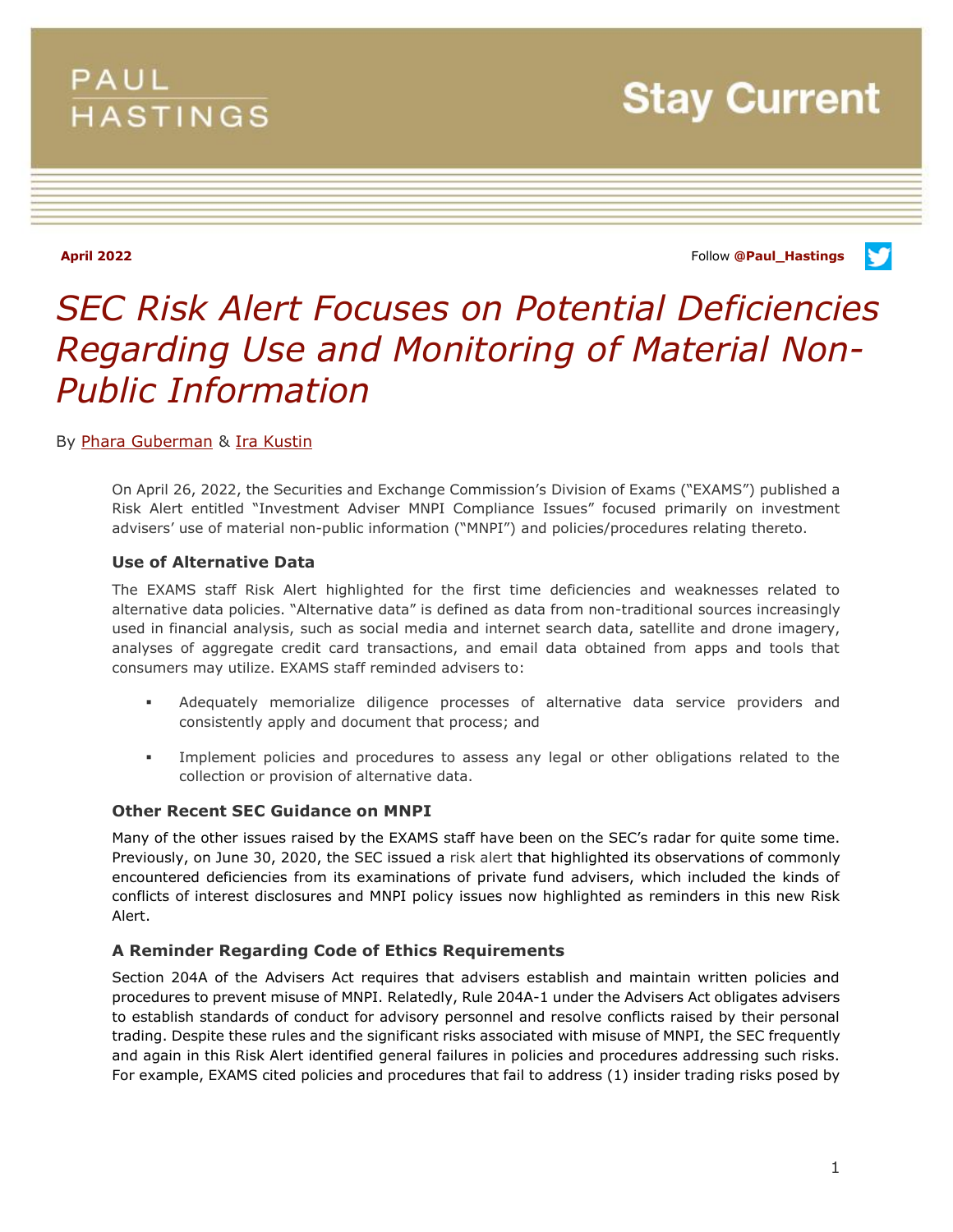employees interacting with people with access to MNPI, such as public company insiders, consultants retained through "expert networks," and "value-added investors," including lack of documentation for communications with those "insiders"; (2) identification, pre-approval, and holdings and transactions reports for "access persons"; and (3) lack of specificity with restricted trading lists.

### **Common Deficiencies Relating to Access Persons<sup>1</sup>**

EXAMS staff highlighted deficiencies related to the identification of and approval for certain investments by "access persons," namely that:

Identification of Access Persons – Policies should define "access person" and require the identification and supervision of these individuals;

Investment Pre-Approval for Access Persons – Policies should require pre-approval for certain investments by access persons, including any direct or indirect acquisition of interests in an initial public offering or limited offering; and

Review and Retention of Holdings and Transaction Reports for Access Persons – Policies should require the submission of holdings and transaction reports by access persons, including specific content requirement (e.g., disclosure of investments in private placements) and supervisory review of holdings and transaction reports for access persons.

#### **Restricted Lists and Allocation Policies**

EXAMS staff identified potentially inadequate policies and procedures around advisers' restricted trading lists, specifically the failure to incorporate provisions that specifically include "restricted lists" of issuers about which the advisory firm has inside information. Policies related to restricted trading should have sufficient specificity regarding the timeline for any prohibition on trading in securities of issuers on the "restricted lists," the internal process for adding and removing securities from the restricted trading list, and procedures to identify and enforce trading restrictions based on this list.

In addition, EXAMS staff raised concerns regarding the allocation of investment opportunities by advisers. The SEC has previously noted deficiencies in disclosures regarding the allocation of investment opportunities among client fund vehicles and accounts, including flagship funds and co-investment vehicles. Deficiencies included inconsistent application of allocation policies, preferential allocations of limited investment opportunities to proprietary accounts, clients paying higher fees without adequate disclosure, and preferential allocations of limited opportunities to new accounts without adequate disclosure. In this Risk Alert, EXAMS staff is highlighting the need for specific procedures to ensure that investment opportunities are first offered to clients before the adviser or its employees may act on those opportunities.

#### **Next Steps for Private Fund Advisers**

Private Fund Advisers should carefully evaluate their policies and procedures to ensure that they are consistent with the positions described in the Risk Alert. While the Risk Alert focuses on SEC-registered investment advisers, which are subject to routine examination by the SEC, it also notes that certain of the deficiencies fall under Section 206 of the Investment Advisers Act of 1940, which applies equally to registered investment advisers and to exempt reporting advisers.

 $\Leftrightarrow$   $\Leftrightarrow$   $\Leftrightarrow$